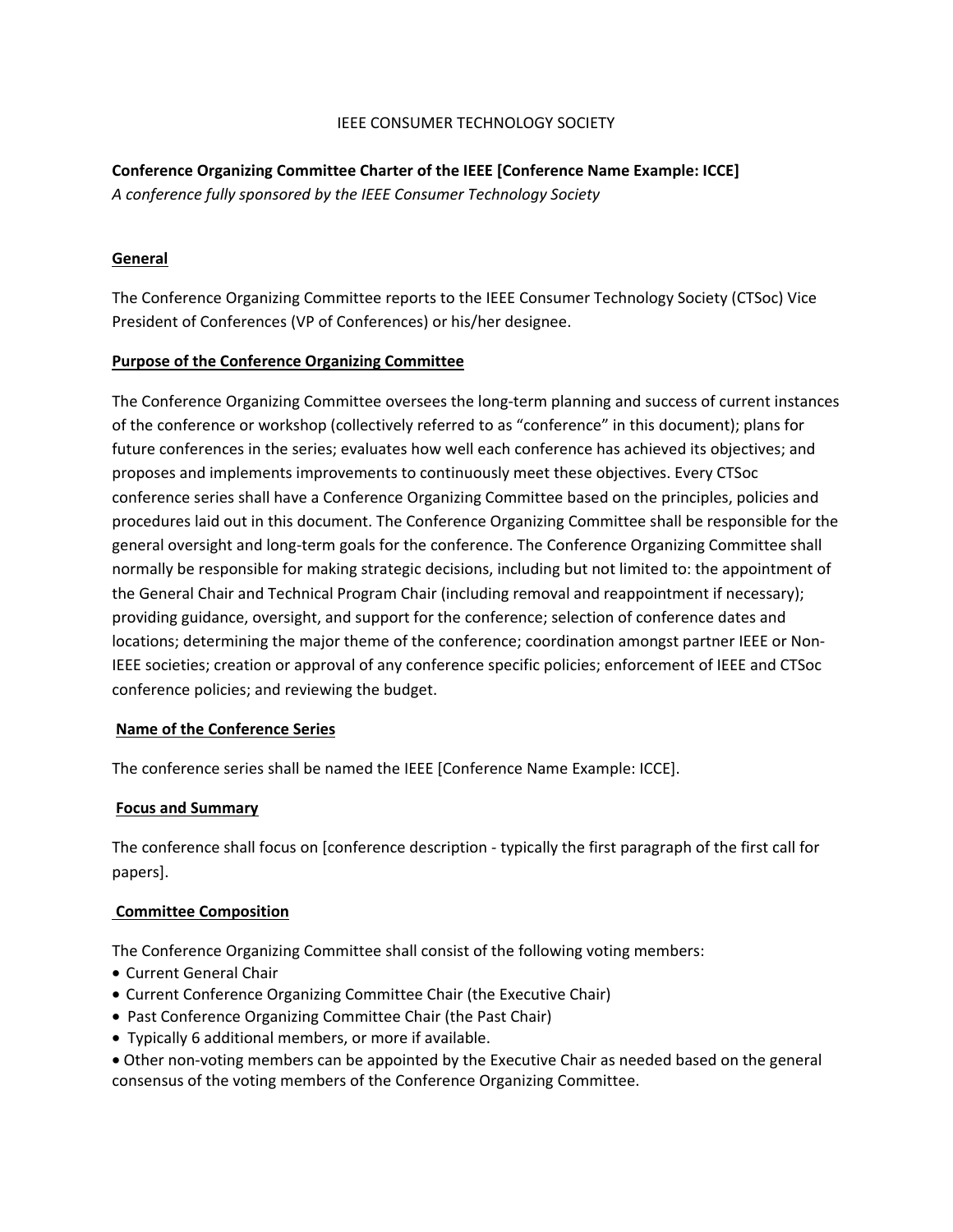The Executive Chair serves as the coordinator of meetings, and represents the general consensus of the Conference Organizing Committee to CTSoc and its boards and meetings and to the organizing committee of the conferences it oversees.

## **Membership Requirements**

All voting members of the committee shall be IEEE members holding a grade of Member, Senior Member, Life Member, or Fellow, and shall also be members of the IEEE Consumer Technology Society.

# **Appointments and Terms of Office**

The Executive Chair is appointed by the IEEE Consumer Technology Society Vice President of Conferences typically based upon the recommendation of the Conference Organizing Committee and shall serve the year before the conference. The Past Chair shall serve the year after his/her Conference.. The other members are appointed by the Executive Chair based on the general consensus of the Conference Organizing Committee. The Executive Chair may appoint a Co-Chair from amongst the voting members of the committee based on the general consensus of the committee to serve during the remainder of their term and coincident with that of the Chair, as term expiration and limits allow.

## **Elections**

A Conference Organizing Committee may conduct an election to name the individual to be recommended as the next Chair. In such case, the slate for said election shall be prepared by the current Chair in consultation with the VP of Conferences prior to the election.

## **Vacancies**

In event of the incapacity or absence of the Executive Chair, the sitting Co-Chair, if appointed, or if this position has not been filled, the most recent Co- Chair, shall serve as Acting Chair until a successor is appointed. The Acting Chair shall notify the IEEE Consumer Technology Society Vice President of Conferences of said incapacity or absence of the Chair in a timely manner and continue to serve until further directed. If there is no Co-Chair, the Conference Organizing Committee shall recommend an Acting Chair to the Vice President of Conferences. Vacancies in the position of Past Chair are filled only upon the appointment of the next Chair, and may remain vacant otherwise.

## **Meetings**

1. The majority of the voting members of the Conference Organizing Committee shall meet as a by zoom/webex each month of the year before the conferenc. The time and method of this meeting shall be determined by the Chair. Minutes shall be recorded and made available to all committee members, as well as attendees of that meeting.

2. Electronic mail and remote meeting may be utilized for the transaction of business and for the conduct of meetings and/or interim meetings as called by the Executive Chair.

3. A majority of the voting members of the Conference Organizing Committee shall constitute a quorum.